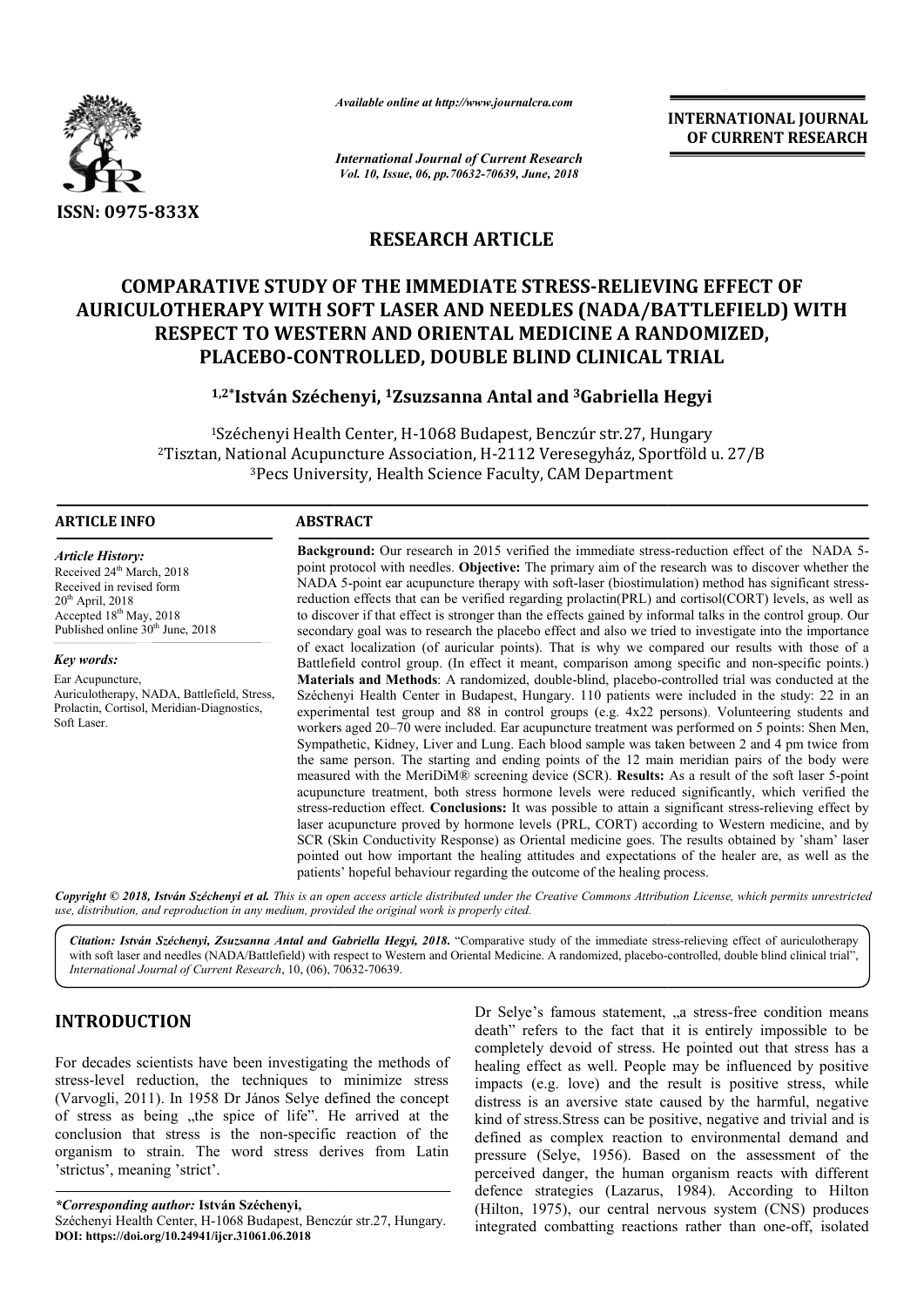versions of response. Thus, when hyperarousal seems to be feasible, mammals show an increased autonomous and hormonal activity, which maximizes the possibility of muscular strain (Cannon, 1929). The outcome caused by stress, and the resulting reactions may vary owing to personal and environmental factors. Depression, anxiety or the development of PTSD conditioned by hard times, a disaster or a trauma, may have personal risk factors such as the earlier psychiatric history, neuroticism, feminine gender or other sociodemographic variables (Green, 1996; Madakasira, 1987). Chronic stress is accountable for the development of numerous disorders, such as anxiety, panic, migraine, indigestion, sexual disorders, psychosomatic diseases, e.g. stomach and duodenal ulcer, hypertension, heart attack, diabetes, allergy, asthma, hair loss, period disorders, infertility, impotence or a tumor, etc. (Greenberg *et al*., 2014). The measurement of stress hormone levels such as cortisol, can help identify the stress-specific changes in the organism, the development of disorders caused by stress in people prone to it, and find efficient intervention for reducing stress levels. Cortisol, as one of the most important peripheral outputs of the stress reaction system, has a number of characteristics, which make measurements extremely useful in examining stress (Baum, 1997). Cortisol is a glucocorticoid produced by the adrenal cortex. It is a hormone of crucial importance in stress reactions, in hyperarousal. A stress reaction starts from the hypothalamus and it takes about 10 minutes for the peripheral cortisol to perceptibly increase (Sapolsky, 2000). This increase of the cortisol-level has an unanimous, clinically proven effect on health (Aschbacher, 2011). Prolactin is a hormone produced by the pituitary gland, present in men and women alike. Dopamine is the main chemical regulator of prolactin secretion, and hinders its secretion from the pituitary gland (Fitzgerald, 2008). Several factors may influence the level of prolactin in the serum, which, owing to stress e.g, can be fairly high even in normal physiological processes. Different stress factors will change the prolactin level in the human serum. Due to the environmental regulation occurring simultaneously with the stress element the prolactin level can either increase or decrease. Due to stress, izoleucin peptides, vazopressin and histidin trigger prolactin secretion. Lennartson *et al*. (Lennartsson, 2011) discovered that no significant difference can be demonstrated in the changes of women's and men's prolactin levels. PRL and cortisol are measurable markers of two different physiologic strategies for coping with psychologic stress (Sobrinho, 2003). Based on Sobrinho *et al*.'s research it is interesting to note the significant negative connection between the high level of PRL and CORT and their agents. While PRL can be associated with anger and humiliating memories, cortisol is related to surprise, shocking and terrorising events (Sobrinho, 2003). Acupuncture derives from the Latin words: "acus" and "punctura". Its Chinese name is Zhen Jiu, meaning: "prick" and "burn". In a broader sense it suggests that this kind of therapy is meant to influence the general state of the body by stimulating the skin (Szechenyi, 2017). Acupuncture is one of the oldest and very important therapeutic procedures of Traditional Chinese Medicine (TCM) (Andersson, 1995). Likewise, ear acupuncture is another diagnostic and therapeutic method, attainable by the stimulation of certain points on the ear. Nogier elaborated his system and published his method of ear acupuncture in 1958. In 1973 Wen H.L. *et al*. used this method first in treating opiate-based drug dependence (Wen, 1973). The NADA protocol was created by Michael Smith in 1985.

He used it to alleviate withdrawal symptoms, to reduce/stop craving for the drug. The standard NADA ear acupuncture points are: Shenmen, Sympathetic, Kidney, Liver and Lungs. (Smith *et al*., 1982) (Figure B). The psychotherapeutic effect of NADA points was confirmed too. Smith *et al*. demonstrated it in seven psychological symptoms: depression, anxiety, anger, body pain and headache, concentration and weakness (Kenneth *et al*., 2011). Dr Széchenyi *et al*. proved the immediate stress relieving effect of NADA in 2015 (Széchenyi *et al*., 2015). The Battlefield ear acupuncture protocol was developed by R. Niemtzow to be used as a fast pain reliever. ASP semi-permanent needles are used to stimulate the following points in the ear: Cingulate Gyrus, Thalamus Point, Omega 2, Point Zero and Shenmen (Richard, 2007) (Figure A)

According to the research, the pain relieving effect of Battlefield acupuncture was significant, however it was supplemented by medicine and it only lasted for 48 hours (Moss, 2015). In our research the low-lever laser therapy (LLLT) laser acupuncture (LA) serves as a replacement for acupuncture with needles as it doesn't cause pain, and its simple use also makes it accessible to those who are afraid of needles. Low-performance laser induces a mild stimulus and has an almost equal effect to that of needle-therapy on the affected area. Laser biostimulation is linked with the name of Dr Endre Mester, who is of Hungarian origin. He observed and published that the fur of epilated mice grew faster in the areas where their skin had been regularly stimulated by low intensity laser light. Mester's publications on the biostimulatory effect of low intensity laser began in 1967. This procedure later spread all over the world. Some researchers adopted sham laser in the form of acupuncture therapy, as a control procedure of needle acupuncture (Mester, 1967). In 1979 Zhou, a Chinese surgeon successfully used laser acupuncture to anaesthetize, instead of needle acupuncture or acupressure. The first studies about laser acupuncture were published by Steitz and Kleinkort in 1984 (Seitz *et al*., 1986). Throughout the following years they developed several different laser instruments.

**Skin Conductivity, acupuncture and screening devices:**  Acupuncture points are well separable formation on the skin, having special properties. These properties include increased conductivity (Reichmanis, 1978; Reichmanis, 1975; Hyva¨rinen, 1977), reduced impedance and resistance, increased capacitance (Litscher , 2009; Litscher , 2009), and elevated electrical potential (Gori, 2001; Wen, 1973), compared to non-acupuncture points.

Kellner, the Viennese histologist examined the acupuncture points in 11 137 histological samples and found that they are objective formations. With his biopsy he revealed that in little circles around the points which are a few mms in diameter, the number of different nerve filaments (Meissner corpuscles, Krause bulboid corpuscles, Glomus Organs, smooth muscle cells), is significantly bigger than in the areas surrounding those circles (Johannes Bischko, 1997). Measuring and monitoring skin resistance of acupuncture points dates back to the 50's, to the independent work of Nakatani (1950), Niboyet (1958), and Voll (1975). Nakatani (1956) developed the Ryodoraku theory. The MeriDiM® device used in our trial operates according to the Ryodoraku principles. In our case it measures skin conductivity in start- and end-points of the 12 pairs of meridians (there are 24 mainmeridians altogether) in the following manner: it measures the conductivity of acupuncture points with 12 V voltage compared to a neutral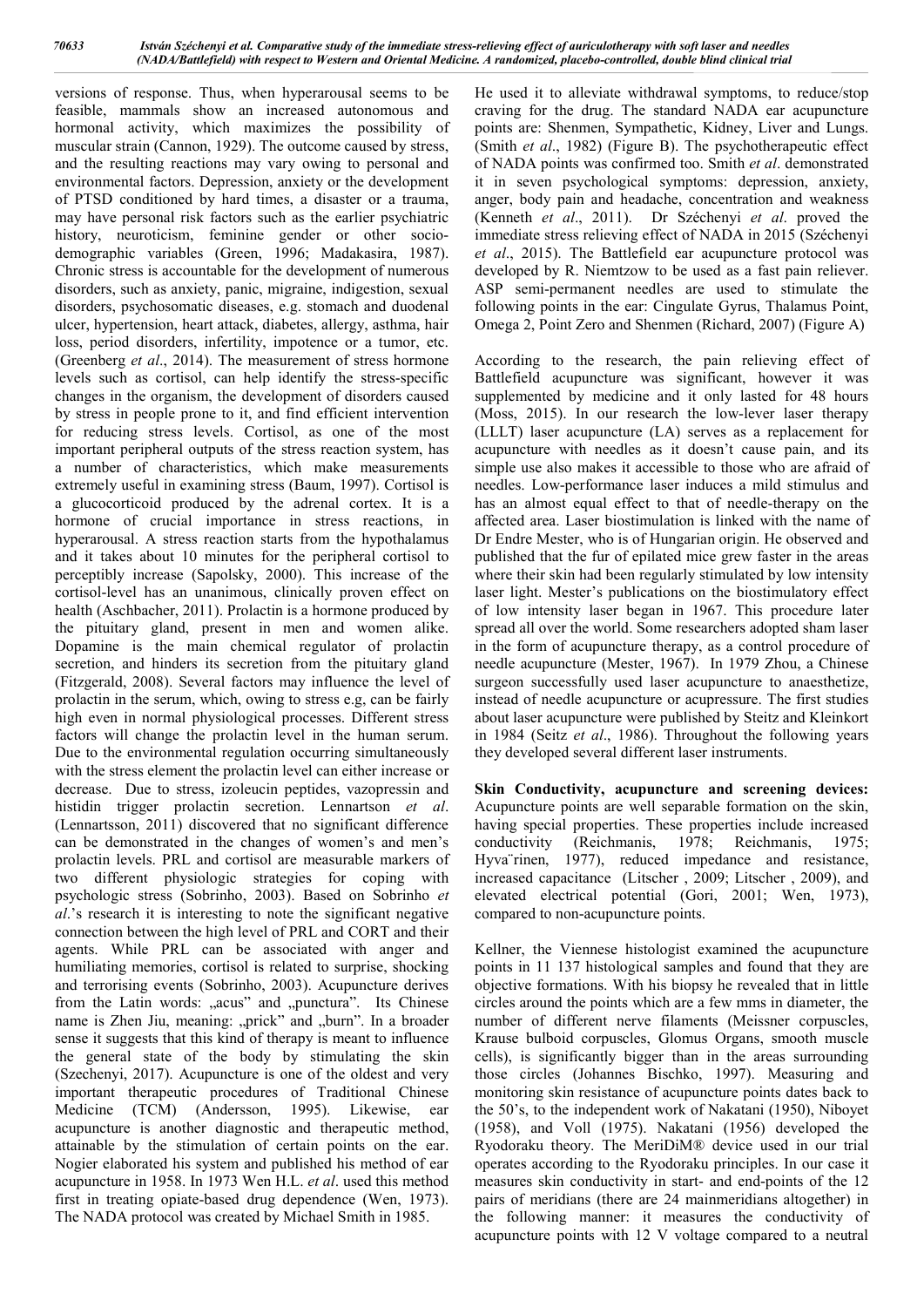electrode, assigning a value between 1-200 to them. The values are proportionate to the conductivity between the acupuncture points and the neutral electrode and is measured in microampere current.

#### **MATERIALS AND METHODS**

**Ethics Statement:** The authors started to perform the research having obtained ''Trial permission: 362/2015.06.20 /PTE ETK local ethical committee.'' The work described in this article was carried out in accordance with the Code of Ethics of the World Medical Association (Declaration of Helsinki) for experiments involving humans. Subjects provided written informed consent before participation in the study.

Participants: The research involved 110 healthy volunteers who were grouped randomly into 5 categories (with 22 persons in each category). There were 1 research and 4 control groups ('sham laser', 'talking', 'film viewer' and 'Battlefield'). The criteria for the volunteers: age between 25-60, working or studying adults (void of pregnancy or any endocrinological issue). All volunteers were tested based on and according to their own serum prolactin levels, cortisol levels and sking conductivity of whose data had been recorded. The gender ratio in the different groups were as the following: The Experimental group: ages  $41+/-13$ ; 12 females (54%, 43.8 $\pm$ 14) and 10 males (46%, 38.3±12.4). The 'Sham laser' group: total ages  $39.5 \pm 13.4$ ; 13 females (59%, 40.9±12.4) and 9 males  $(41\%, 38.5\pm14.7)$ . The "Film" group: total ages  $37.8 \pm 14.6$ ; 16 females (73%, 36.4 $\pm$ 15.4) and 6 males (27%, 41.5 $\pm$ 16.6). The "Talking" group: total ages  $35.9 \pm 13.9$ ; 13 females (59%,  $36.9\pm13.9$  and 9 males  $(41\%$ ,  $38.8\pm14.2)$ . The "Battlefield" group total: ages  $35.2 \pm 15.9$ ; 15 females (68%, 33.9 $\pm$ 17.0) and 7 males (32%, 38.0±14.2). To better understand the results, we used 4 control groups:

The 'Sham laser' group aimed at detecting placebo effects regarding hormone levels (serum PRL and CORT) and SCR.

- The 'Talking' group aimed detecting at the effects of social support and informal talks which are known to reduce stress levels.
- The 'Film viewer' group was needed to elicit stress responses from the viewers watching shocking and fearsome content capable of arousing negative emotions (with a difference made between 'fearsome' as fiction or non-fiction. - Green and Rakosky 1973).
- The 'Battlefield' group, who got ear acupuncture treatment with needles, was needed because we tested for the possible differences between the effects of soft laser and needle treatment of specific and non-specific acupuncture points of the ear.

**Exclusion Criteria:** Pregnant women and patients with endocrinologic disorders were excluded from the study.

**Research process:** The 'Experimental group' received a 5 point auricular soft-laser treatment (with 400 mW output and 8  $\sec = 3.2$  Joule/ point). Before and after the treatment the volunteers underwent a blood test (measuring the prolactin and cortisol level) and an SCR diagnosis. Following the laser treatment, between the 2 blood tests and the SCR diagnosis, the Experimental group members spent an hour talking informally. The 'Sham laser'control group seemingly received the same treatment as the test group with the difference that the

soft laser device did not emit laser light – so they got a placebo treatment. The 2 other control groups (the 'talking' and the 'film viewer' ones) spent the 60 minutes' test period differently between the 2 blood tests and the SCR diagnosis. The 'talkers' spent a nice hour with conversing friendly, meanwhile the 'film viewers' watched a rather shocking movie (Extreme Healers, a 50-minute documentary). The members of the 4th control group, named 'Battlefield' group received a 5 point auricular treatment (with needles 0,3 x 13 mms) taking in consideration the "Battlefield acupuncture points", and underwent a prolactin and cortisol serum level blood test and SCR diagnosis before and after the treatment. The Experimental and Control group members alike were so informed that what was measured was the detoxification process during the 60 minutes between the lab tests. All participants filled in and signed the information and consent forms. Blood testing and measurement of PRL and CORT levels: each blood sample was taken between 2 pm and 4 pm. One tube of blood was taken at a time (2 tubes altogether) from each patient; serum PRL, CORT levels were measured by an enzyme-linked immunosorbent assay (ELISA) test (Human ELISA kit, Abbotte). Normal PRL hormone levels are 53–360 mIU/L for males, and 40–530 ng/mL for nonpregnant females. The 'Battlefield' acupuncture control group received auricular treatment by 0,3 x 13 mm needles on the ear points defined with the Battlefield protocol.

**Measurement:** MeriDiM®, a digital measurement device based on the Ryodoraku theory (manufactured by Natural-Med Ltd, Hungary) was used in this study. The average and the standard error of such values were determined and expressed as "Mean<sup>+</sup>- STD" for statistical analysis.

**Soft laser device:** The type of the laser: 500 mW (manufacturer: István Gulyás, Hungary), 808 nm, 3B laser class. Mode of operation: continuous or 10 Hz amplitude modulation. Power supply: 550 mA max.

**Hypothesis:** Based on previous patient narratives, we had assumed that auricular treatments could reduce stress. Our research was aimed at testing whether we could prove it that significant prolactin and cortisol reduction in the blood, which would support earlier subjective reports with value results.

**Acupuncture treatments:** In our experiment the localization of the 5 acupuncture points of the 5-point ear-acupuncture treatment had been based on the 191 points of the Széchenyi ear map: 1st point – Shen-men (nr 1);  $2<sup>nd</sup>$  point - Sympathetic point (nr 21);  $3<sup>rd</sup>$  point – Kidney points (nr 167);  $4<sup>th</sup>$  point – Liver point (nr 148);  $5<sup>th</sup>$  point – Lung point 108 (Szechenyi, 2009). The above points correspond to the points of the NADA (National Acupuncture Detoxification Association – USA) protocol. As there is no standardized nomenclature for ear acupuncture, the 191 point Széchenyi map and the Széchenyi Orientation Ear map (Szechenyi , 2017; Szechenyi, 2018) helped acupuncture specialists to identify and exactly localize the 5 points to be treated either with needles, or with genuine or 'sham' laser. Whereas if we examine several NADA maps marking the 5 points, a pretty large dispersion can be observed as to their localisation. The primary aim of the present study is to ascertain whether or not the 5 point, soft laser NADA protocol has a significant stress reducing effect. Furthermore we examined the importance of exact localization, that is whether or not it is always essential to insert the needles in the most precise places.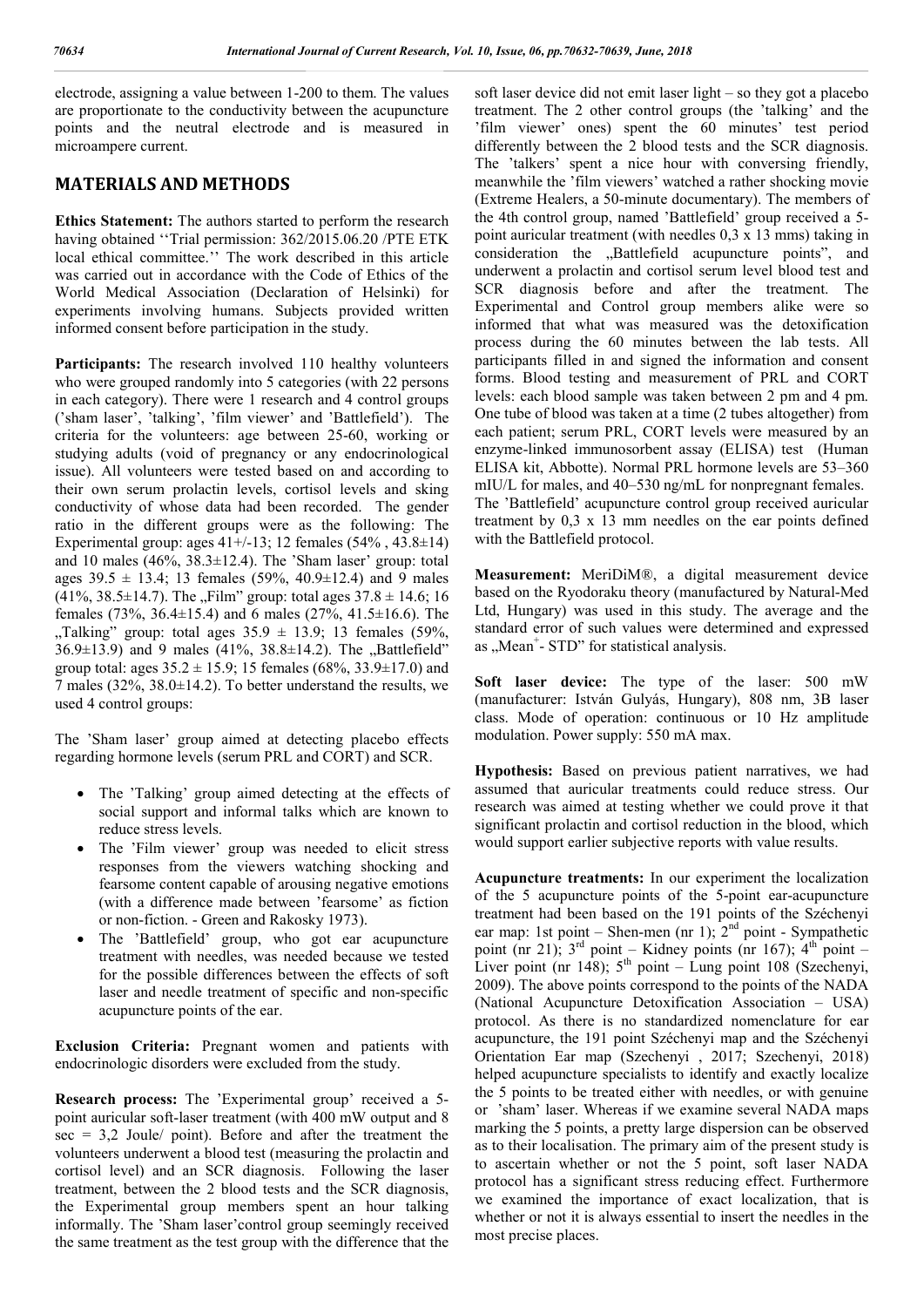**Statistics:** Data were analyzed with a t-test and a Wilcoxon test (using SPSS 15.0 software). The variance of changes for means were calculated according to the error propagation law. The level of significance for the analyzed values was  $P \le 0.05$ .

#### **RESULTS**

110 individuals participated in the research, all of whom were a good fit for the tests. The decrease in serum PRL (prolactin) level reached the utmost degree in the Experimental group, from 8.586 ng/ml to 6.632 ng/ml. It means a significant change of 22.8 % ( $p = 0.001385$ ), occurring an hour after the soft-laser treatment, as opposed to the initial reading. The serum CORT (cortisol) level decreased from 9.321 ng/ml to 6.463 ng/ml, that is, there was a 31% reduction, which was a significant change ( $p = 0.00006$ ). The average values of MeriDiM®  $\mu$ A values were: from 44.47 microampere they decreased to 38.39  $\mu$ A compared to the initial reading ( $p = 0.202390$ ). The serum PRL level decreased in the placebo 'Sham laser' group as well, but to a lesser degree than in the treated group, from 8.025 ng/ml to 6.463 ng/ml, which meant a 19.5 % significant change ( $p = 0.001656$ ). The average value of serum CORT level decreased from 10.883 ng/ml to 7.134 ng 6ml. It meant a 34% significant change (p = 0.000006). The average microampere values changed as follows: there was a decrease from 49.00 to 45.53, which meant in an 7% non-significant reduction of the initial reading an hour after the sham treatment (p=0.049456). The members of the first control group ('Talking group') didn't get any treatment, they were told to talk freely together, nevertheless their serum PRL level changed as well, but this change was of a substantially lesser degree than the changes in the Experimental and Placebo groups. With the first measurement the average PRL level was 7.054 ng/ml, and an hour later it changed to 6.123 ng/ml, which meant a 13.2% significant decrease ( $p = 0.01817$ ). The average of CORT level changed from 11.405 ng/ml to 8,359 ng/ml, meaning a  $26.8\%$  significant decrease ( $p = 0.01817$ ). The microampere averages measured in the acupuncture points were the following: there was a 13.6% decrease from 51.50 to 44.06 ( $p = 0.00595$ ). The participants in the second control group did not get any treatment, they were asked to watch a shocking film ('Film group'). In their case the CORT level decrease was 16%, the values changed significantly ( $p =$ 0.030535) from 9.875 ng/ml to 8.252 ng/ml. In this same group the PRL level increased 1.7%, from 7.177 ng/ml to 7.298 ng/ml. At the same time, the change within the group did not yield a significant result ( $p = 0.094529$ ). Regarding the skin conductivity data the microampere average changed16% from  $52.160$  to  $43.008$   $\mu$ A, so the result was not significant either ( $p = 0.094529$ ).

The members of the third control group received the Battlefield 5-point ear-acupuncture treatment ('Battlefield group). Within an hour after the treatment the average of PRL level had hardly changed at all, it only decreased from 8.934 ng/ml to 8.787 ng/ml ( $p = 0.506772$ ), the CORT level attained a minimal, 5.2% decrease, from 9.798 ng/ml to 9.283 ng/ml, (p  $= 0.697248$ ) however this change was not significant, either. The  $\mu$ A averages measured in the acupuncture points were the following: there was a 20% significant decrease from 40.290 to 32.270 ( $p = 0.020772$ ). Regarding the changes of PRL serum levels, significant correlation were found between the treated group and the 2nd control group ( $p = 0.047149051$ ), as well as between the treated Experimental group and the 3rd control group (p =0.018202985).

Examining the inter-group results of CORT serum levels, it was found that there was a significant correlation between the Experimental and the 'Battlefield' control group  $(p =$ 0.018095637).

#### **DISCUSSION**

The aim of our research was to get answers to the questions raised in the introduction. In the accelerated world of the 21st century, the significance of stress and its harmful effects have become more and more prominent. Oriental and Western medical sciences, with their particular means are committed to searching for solutions with regard to options for healing. Starting from the accounts of both patients and therapists in clinical practice according to which patients are more relaxed, less apprehensive, less hostile and incongruous, and become more receptive, their aggression reduced after the treatment, saying things like: "I'm relaxed", "I could fall asleep", "It feels as if I didn't have any problems", "my head has just cleared up". As early as 2015, Széchenyi *et al*. (21), proved through our experiments, that needle acupuncture had an immediate stress releaving effect, but at the same time, due to the development of technology, the use of LA (laser acupuncture) was gaining ground. Since completely painless, it is more readily accepted by patients (not to mention children, as in their case LA is the only means that may be considered). Laser acupuncture – replacing needle acupuncture – was a stimulus therapy as used by us. Generally speaking, laser acupuncture has wavelength**s** between 405 nms an 904 nms (Round *et al*., 2013). For our experiment we used a 808 nm, 500 mW output infrared diode-laser with a laser beam, having 400 mW output. We examined three aspects of the results. The two hormones, PRL and CORT gave feedback according to Western medicine, while the values of the MeriDiM® microampere measurements provided theirs from the point of view of Oriental medicine. Our results clearly proved significant decreases in both the PRL and CORT serum levels and skin conductivity, produced by the NADA 5-point soft-laser treatment, and the stimulation of ear-acupuncture points in the case of a 22-member experimental group. In a previous research Smith *et al*. (40) showed the psychological effects of the NADA 5-point treatment on a visual-analogue scale, so stress reduction caused by it was not surprising. Regarding proportional values in with this experimental group, the largest decrease was shown in CORT values, followed by the reduction in PRL level, leaving the microampere values of MeriDiM ® last.

In the first control group, the one treated with 'sham' laser, there was a significant decrease in the PRL and CORT levels, and also in skin conductivity, however compared to the experimental group the decrease was somewhat lower in the case of PRLlevel, and somewhat higher for CORT , while the level of skin conductivity remained almost the same. These figures assert the placebo effect reinforcing the importance of treatment circumstances and the therapist's empathetic, trustworthy approach. Concerning the second control-group, the one watching the shocking film, the PRL level considerably increased instead of decreasing, while the CORT level significantly decreased. This reinforces the result of the Sabrino-research, that is, in case of stress the two hormones do not react to the same stimuli. PRL responds to humiliating ones, while CORT reacts to sudden fright. In the case of CORT self-defensive mechanisms may have come into force (Sobrinho *et al*., 2003).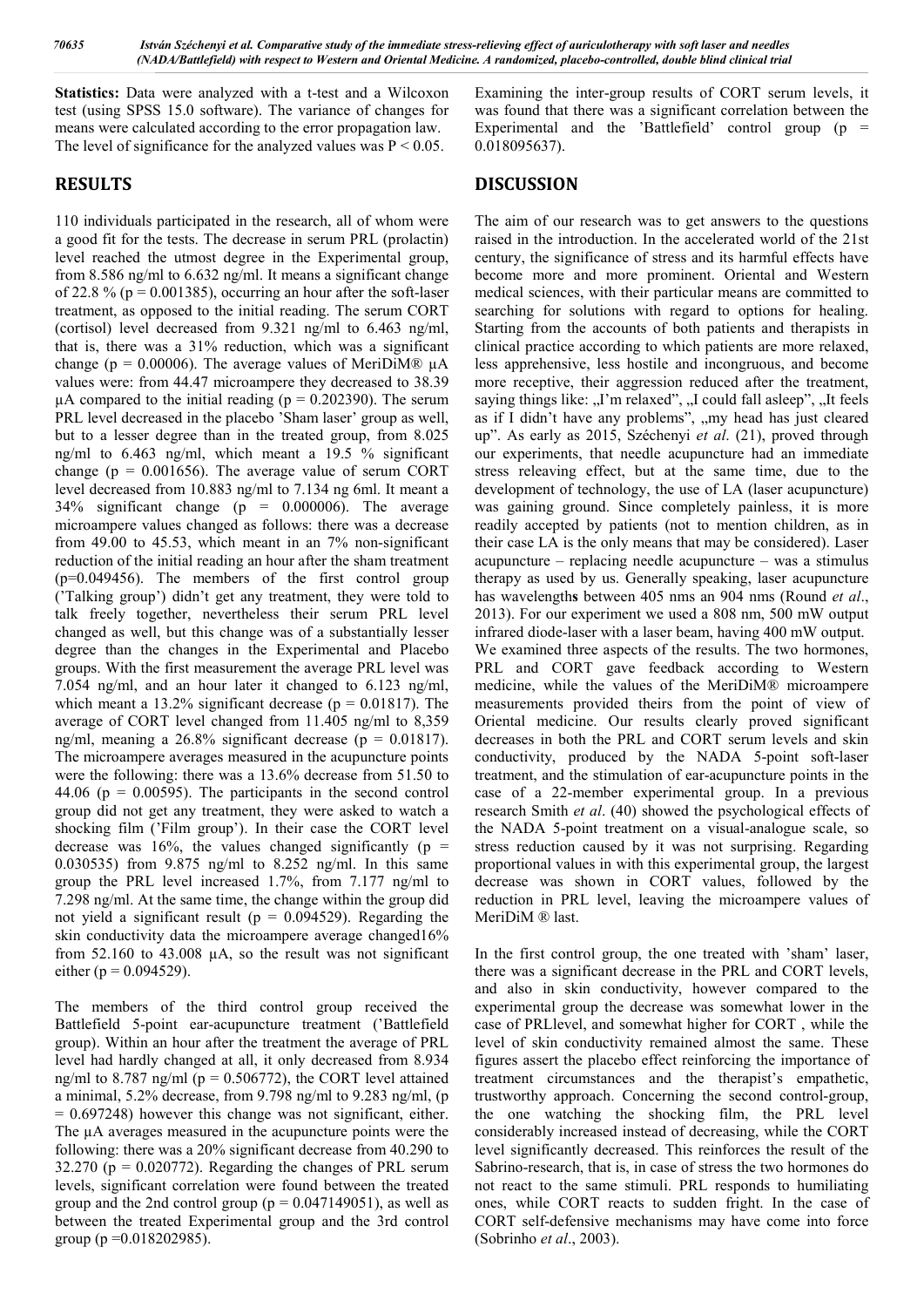#### **Table 1. Intragroup Changes Serum Prolactin, Cortisol Levels and MeriDiM µA Averages Measured in the Experimental and Control Groups**

|                                     | PRL before<br>(average) ng/ml | PRL after<br>(average) ng/ml | p value  | CORT before<br>(average) $\mu$ g/dl | CORT after<br>(average) $\mu$ g/dl | p value  | MeriDiM before<br>(average) $\mu$ A | MeriDiM after<br>(average) $\mu$ A | p value  |
|-------------------------------------|-------------------------------|------------------------------|----------|-------------------------------------|------------------------------------|----------|-------------------------------------|------------------------------------|----------|
| Experimental<br>group $(n=22)$      | 8,59                          | 6,63                         | 0,001669 | 9,32                                | 6,46                               | 0,000060 | 44,47                               | 38,39                              | 0,202390 |
| Sham control<br>group $(n=22)$      | 8,02                          | 6,46                         | 0,001656 | 10,88                               | 7,13                               | 0,000006 | 49.00                               | 45,53                              | 0,049456 |
| "Talking" control<br>group $(n=22)$ | 7,05                          | 6,12                         | 0,018170 | 11,41                               | 8,36                               | 0,000158 | 51,50                               | 44,06                              | 0,005950 |
| "Film" control<br>group $(n=22)$    | 7.18                          | 7,30                         | 0,889597 | 9.88                                | 8,25                               | 0,030535 | 52,16                               | 43,86                              | 0,096349 |
| "Battlefield"<br>control group      | 8,93                          | 8,78                         | 0,697248 | 9,80                                | 9,28                               | 0,506772 | 52,16                               | 42,20                              | 0,020772 |
| $(n=22)$                            |                               |                              |          |                                     |                                    |          |                                     |                                    |          |

\*P < 0.05 is statistically significant.

#### **Table 2. Intergroup Changes Between Experimental and Control Groups (PRL, CORT and MeriDim®values)**

|                              | Change in (before $\&$<br>after values) in PRL (ng/ml) | P-value  | Change in (before $\&$<br>after values) in CORT<br>$(\mu g/dl)$ | P-value | Change in (before $\&$<br>after values) in MeriDiM<br>$(\mu A)$ | P-value  |
|------------------------------|--------------------------------------------------------|----------|-----------------------------------------------------------------|---------|-----------------------------------------------------------------|----------|
| Experimental group $(n=22)$  | 1.95                                                   |          | 2,86                                                            |         | 6,08                                                            |          |
| Sham Group $(n=22)$          | .56                                                    | 0.574435 | 3,75                                                            | 0.30129 | 3,47                                                            | 0.806394 |
| Experimental group $(n=22)$  | 1.95                                                   |          | 2,86                                                            |         | 6,08                                                            |          |
| "Film" group $(n=22)$        | $-0.12$                                                | 0.047149 | 1,62                                                            | 0,17859 | 8,30                                                            | 0,857641 |
| Experimental group $(n=22)$  | 1.95                                                   |          | 2,86                                                            |         | 6,08                                                            |          |
| "Talking" group $(n=22)$     | 0.93                                                   | 0.124329 | 3,05                                                            | 0.83213 | 7.44                                                            | 0,795809 |
| Experimental group $(n=22)$  | 1.95                                                   |          | 2,86                                                            |         | 6,08                                                            |          |
| "Battlefield" group $(n=22)$ | 0.15                                                   | 0.009206 | 0.52                                                            | 0.01810 | 9.96                                                            | 0.759919 |

 $P < 0.05$  is statistically significant



As it is known, the real psychic 'immune system' is the defence mechanism defined by Anna Freud (1895-1982) based on his father, Sigmund Freud's work. The results of the 'Film ' control-group are not significant. Skin-conductivity in this group considerably, but not significantly decreased, therefore in this group we can only speak of tendencies. The 'talking' control-group presented an interesting aspect of the research who getting supportive backing, had their PRL and CORT serum levels decreased, but it was not significant. It is wellknown that in such cases the produced dopamine decreases stress-level (other stress-level reducers are: eating, smoking, sex, etc.)

We created a 'Battlefield' control-group to find out how important the exact localization of the needles is, in order to get a full-scale picture in our research, since in this case we did not use specific points in our treatment. As a result, in the 'Battlefield' control group there was hardly any change in the PRL and CORT hormone levels. So we managed to refute the sceptics' statement that 'wherever we insert the needles, the results will be the same, the exact location doesn' t matter'. Simultaneously the MeriDiM® values in our earlier research (Széchenyi *et al*.) significantly decreased, similarly to the NADA acupuncture treatment. It can therefore be stated that the process started from the point of view of energetics,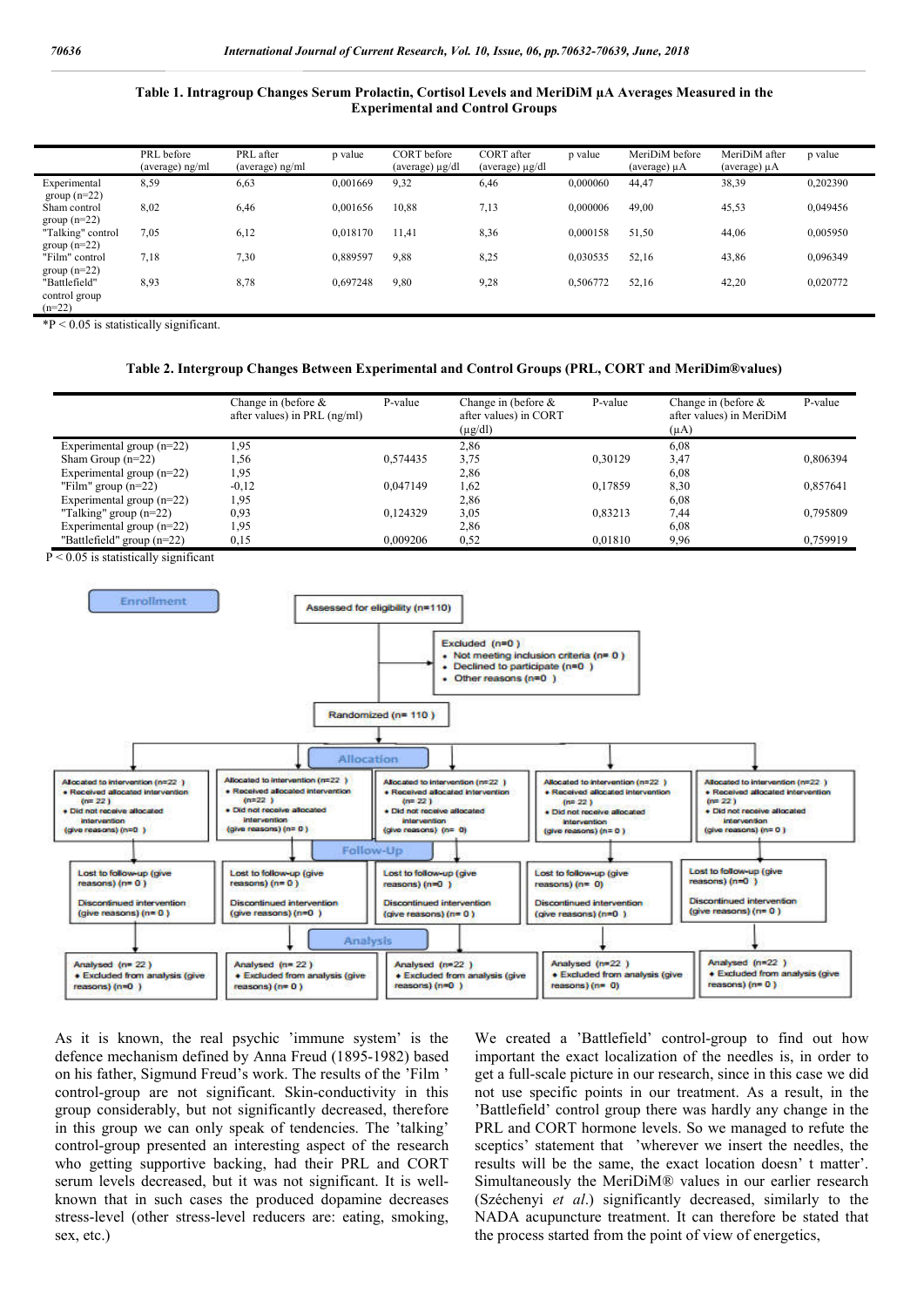

**Figure B.NADA Points: 1. Shenmen, 2. Sympathetic, 3. Kidney, 4. Liver, 5. Lung**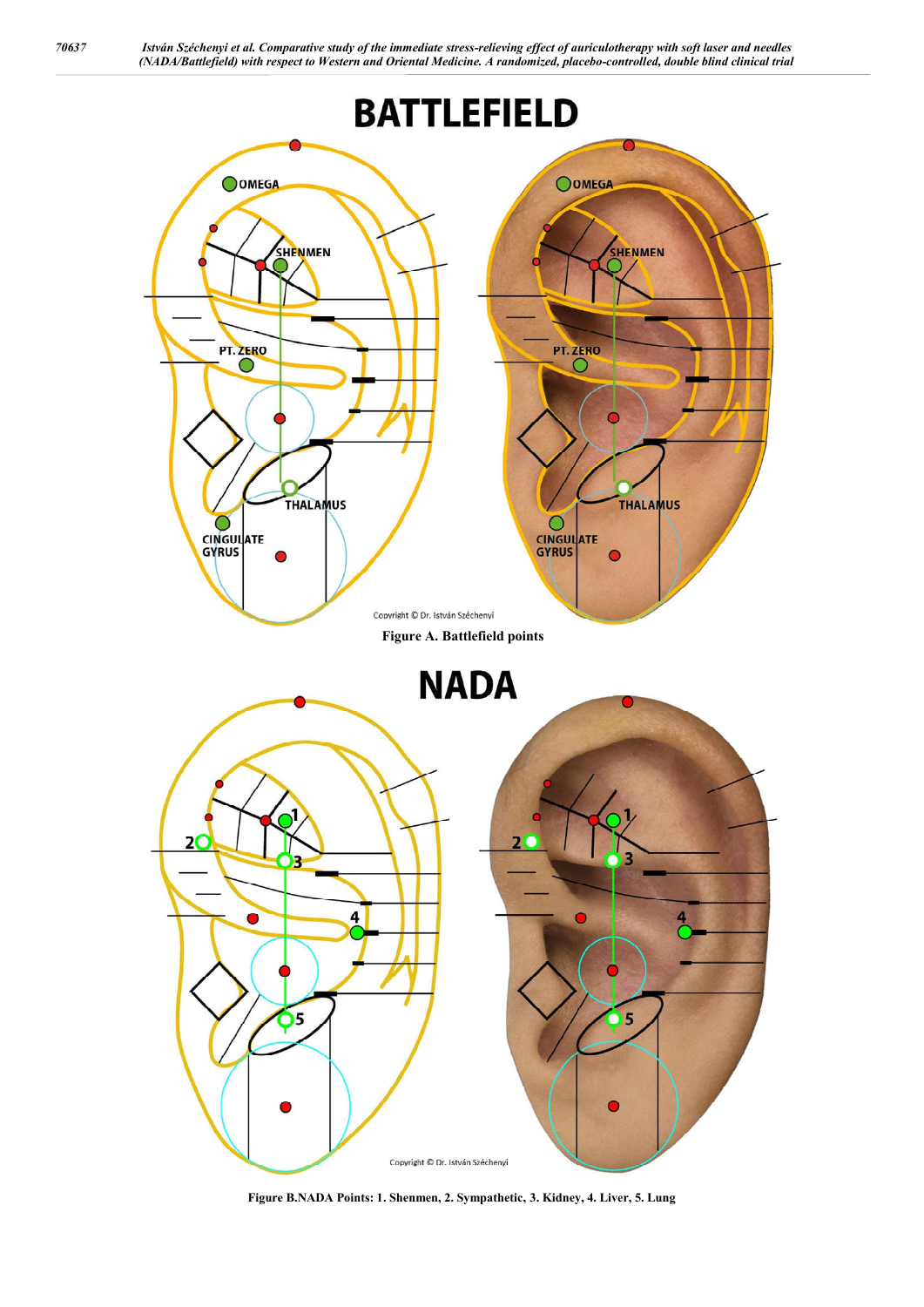however it has not manifested itself yet. Consequently the needles must be exactly localized, we cannot speak about zones.

#### **Conclusion**

The research draws attention to the importance of the exact localization of acupuncture points. It is underlined by the hormone reactions gained from treating the specific (NADA) and non-specific (Battlefield) points. If localization is not exact, the effect will fail to come about. The patient will be disappointed, that his/her condition has not improved, and the therapist will feel uncomfortable that he/she is not able to help. It was possible to attain a significant stress-relieving effect with laser acupuncture as well, which was proved by hormone levels (PRL, CORT) according to Western medicine, and by SCR as Oriental medicine goes. The results obtained by 'sham' laser pointed out how important the healing attitudes and expectation of the healer are, as well as the patients' hopes regarding the outcome of the healing process.

**The limits of research:** The experiments were done with healthy individuals, and we got the answer on how the NADA 5-point and the Battlefield 5-point acupuncture affected the PRL and CORT serum levels as well as SCR. The aim of our further research should be to discover how these methods can be applied in treating certain types of illnesses and also how they work in those cases. The low number of participants in the experiment samples (there were only 22 participants in a group), set up certain statistical and theoretical limits, but the results are encouraging and have paved the way for further research. Another issue worth considering is, why the Battlefield treatment didn't decrease the two stress hormones (PRL and CORT) while they decreased the 'talking', and the 'sham' laser groups, although the protocol was applied in the same place and at the same time.

#### **Acknowledgment**

The authors extend grateful thanks to Imre Bakó D.Sc and Karoly Heberger, PhD (Cand Sci.) D.ScT.Prof., for the statistics.

**Disclosure statement:** The authors have no conflicts of interest to declare.

**Funding Statement:** The authors received no specific funding for this work.

#### **REFERENCES**

- Andersson S, Lundeberg T. 1995. Acupuncture—from empiricism to science: Functional background to acupuncture effects in pain and disease. *Medical Hypotheses.,* 45(3):271–281.
- Aschbacher K, Kemeny ME Brain. 2011. New directions in linking the dynamics of affective and stress-arousal systems. Behav Immun. Feb; 25(2):230-1.;
- Baum A, Grunberg N. 1997. Measurement of stress hormones. In: Cohen S, Kessler RC, Gordon LU, editors. Measuring stress: A guide for health and social scientists. New York: Oxford University Press. p 175-192. Google Scholar
- Cannon WB. 1929. Bodily Changes in Pain, Hunger, Fear and Rage. 2nd ed. New York: Appleton;
- Carter KO, Olshan-Perlmutter M, Norton HJ, Smith MO. 2011. NADA acupuncture prospective trial in patients with

substance use disorders and seven common health symptoms. Med Acupunct. 23(3):131–135.

- Fitzgerald P, Dinan T G. Prolactin and dopamine: What is the connection? Journal of Psychopharmacology, Vol 22, Issue 2 suppl, pp.  $12 - 19$
- Gori L, Firenzuoli F. 2007. Ear acupuncture in European traditional medicine. Evid Based Complement Alternat Med., 4(suppl1):
- Green BL. 1996. Traumatic stress and disaster: mental health effects and factors influencing adaptation. In: Mak FL, Nadelson C, editors. International Review of Psychiatry. Washington, DC: Am. Psychiatr. Press. pp. 177–211.
- Greenberg MS, Tanev K, Marin MF, Pitman RK. 2014. Stress, PTSD, and dementia. Alzheimers Dement., 10(3[suppl]):S155–S165.
- Hyva¨rinen J, Karlsson M. 1977. Low-resistance skin points that maycoincide with acupuncture loci. *Med Biol.,* 55(2):88–94.
- Irnich D, Behrens N, Gleditsch JM, Sto¨ r W, Schreiber MA, Scho¨ ps P, Vickers AJ, Beyer A 2002. Immediate effects of dry needling and acupuncture at distant points in chronic neck pain: results of a randomized, double-blind, shamcontrolled crossover trial. Pain 89:83–89 DOI 10.1016/S0304- 3959(02)00062-3
- Johannes Bischko, 1997. Praxis der Akupunktur. 1. Einführung in die Akupunktur; Bau und Funktion der Haut, pg 40-60
- Kenneth O. Carter, Michelle Olshan-Perlmutter, H. James Norton, and Michael O. Smith. 2011. NADA Acupuncture Prospective Trial in Patients with Substance Use Disorders and Seven Common Health Symptoms. Medical Acupuncture. September, 23(3): 131-135. doi:10.1089/ acu.2010.0784.)
- Lazarus RS, Folkman S. 1984. Stress, Appraisal and Coping. New York: Springer; 114-141
- Lennartsson AK, Jonsdottir IH. 2011. Prolactin in response to acute psychosocial stress in healthy men and women. *Psychoneuroendocrinology*.;36(10):1530–1539.
- Litscher G. 2009. Ten years evidence-based [sic] high-tech acupuncture—a short review of peripherally measured effects. *Evid Based Complement Alternat Med.,* 6(2):153– 158.
- Litscher G. 2009. Ten years evidence-based [sic] high-tech acupuncture—a short review of centrally measured effects (part II). *Evid Based Complement Alternat Med.,* 6(3):305– 314.
- Madakasira S, O'Brien KF. 1987. Acute posttraumatic stress disorder in victims of a natural disaster. *J Nerv Ment Dis*., May; 175(5):286-90.
- Mester, E.; Szende, B.; Tota, J.G. 1967. "Effect of laser on hair growth of mice". Kiserl Orvostud. 19: 628–631.)
- Moss DA, Crawford P.J Am Board Fam Med. 2015 Nov-Dec; 28(6):697-705. doi: 10.3122/jabfm.2015.06.150014.
- Nakatani Y. 1956. Skin electric resistance and ryodoraku. *Journal of the Autonomic Nervous System*. 6:p. 52.
- Reichmanis M, Becker RO. 1978. Physiological effects of stimulationat acupuncture loci: A review. *Comp Med East West.,* 6(1):67–73.
- Reichmanis M, Marino AA, Becker RO. 1975. Electrical correlates ofacupuncture points. *IEEE Trans Biomed Eng.,* 22(6):533–535.
- Richard C. Niemtzow. 2007. Battlefield Acupuncture. Medical Acupuncture. November, 19(4): 225-228
- Round R, Litscher G, and Bahr F. 2013. Auricular Acupuncture with Laser. Evidence-Based Complementary